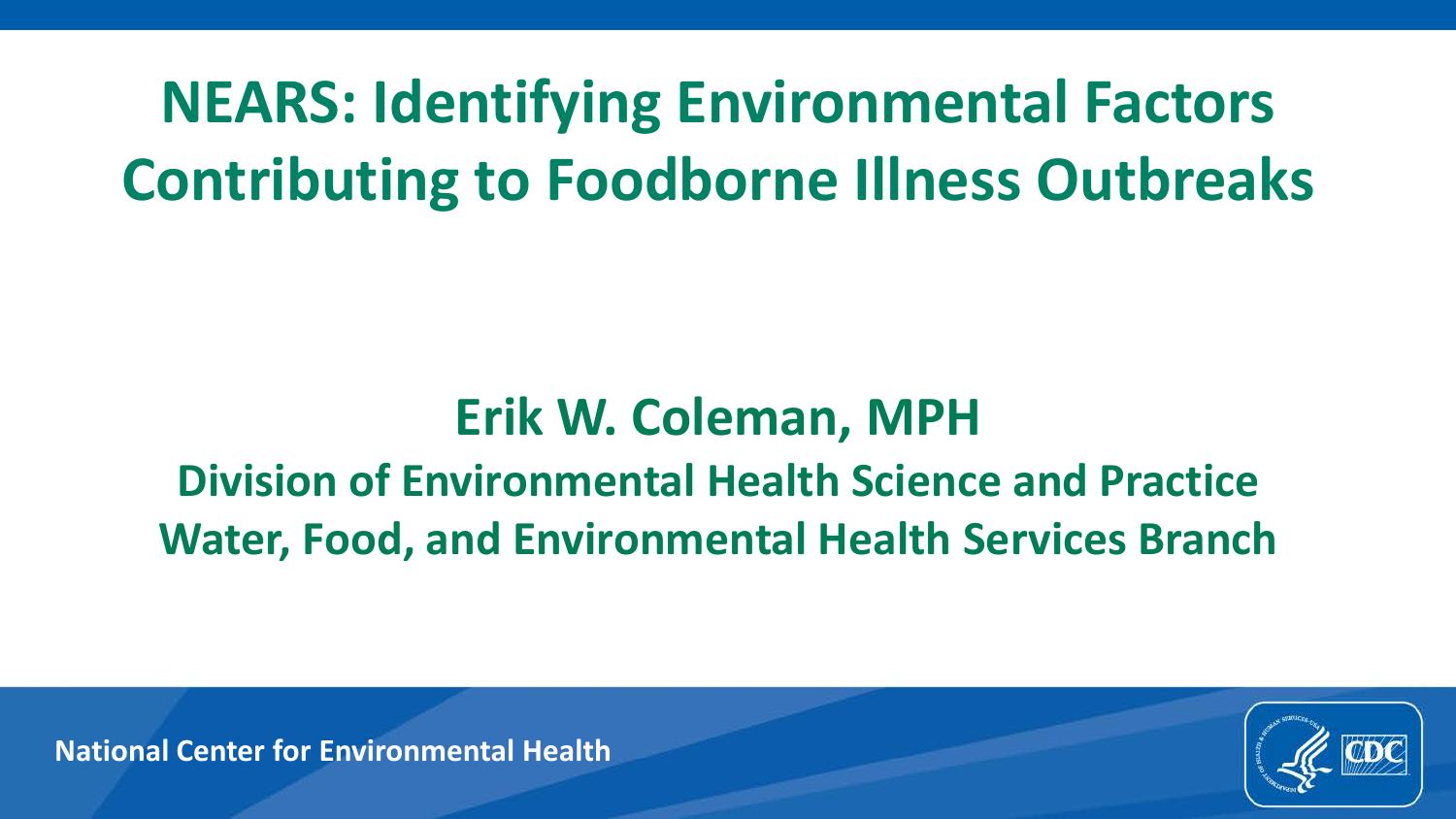# **CDC's National Center for Environmental Health Objectives**

through

assessments at the state and local level

Improve identification of environmental factors contributing to foodborne illness outbreaks

Collection and analysis of environmental assessment data at the national level

Support of environmental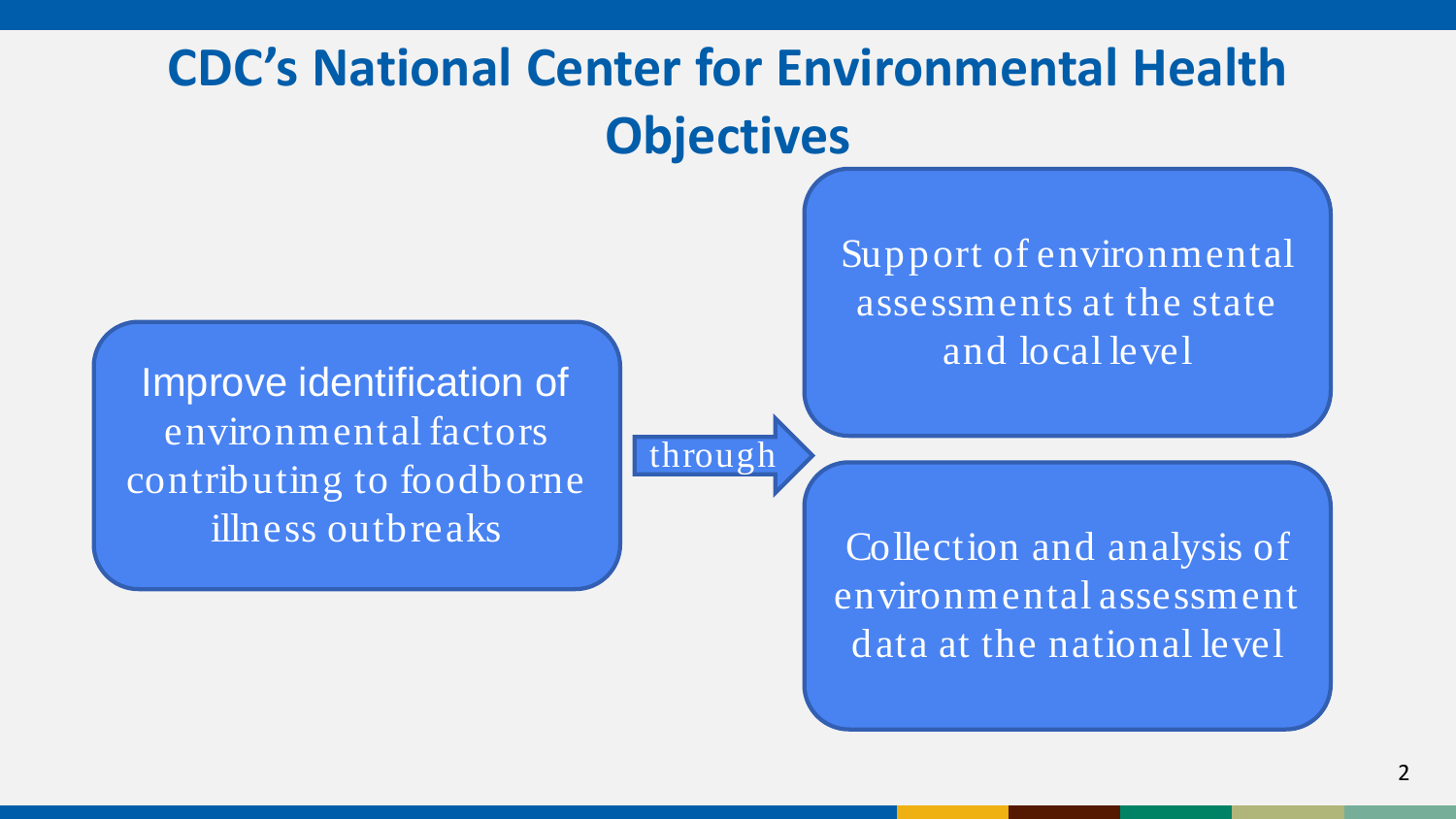## **Environmental Factors Contributing to Foodborne Outbreaks**

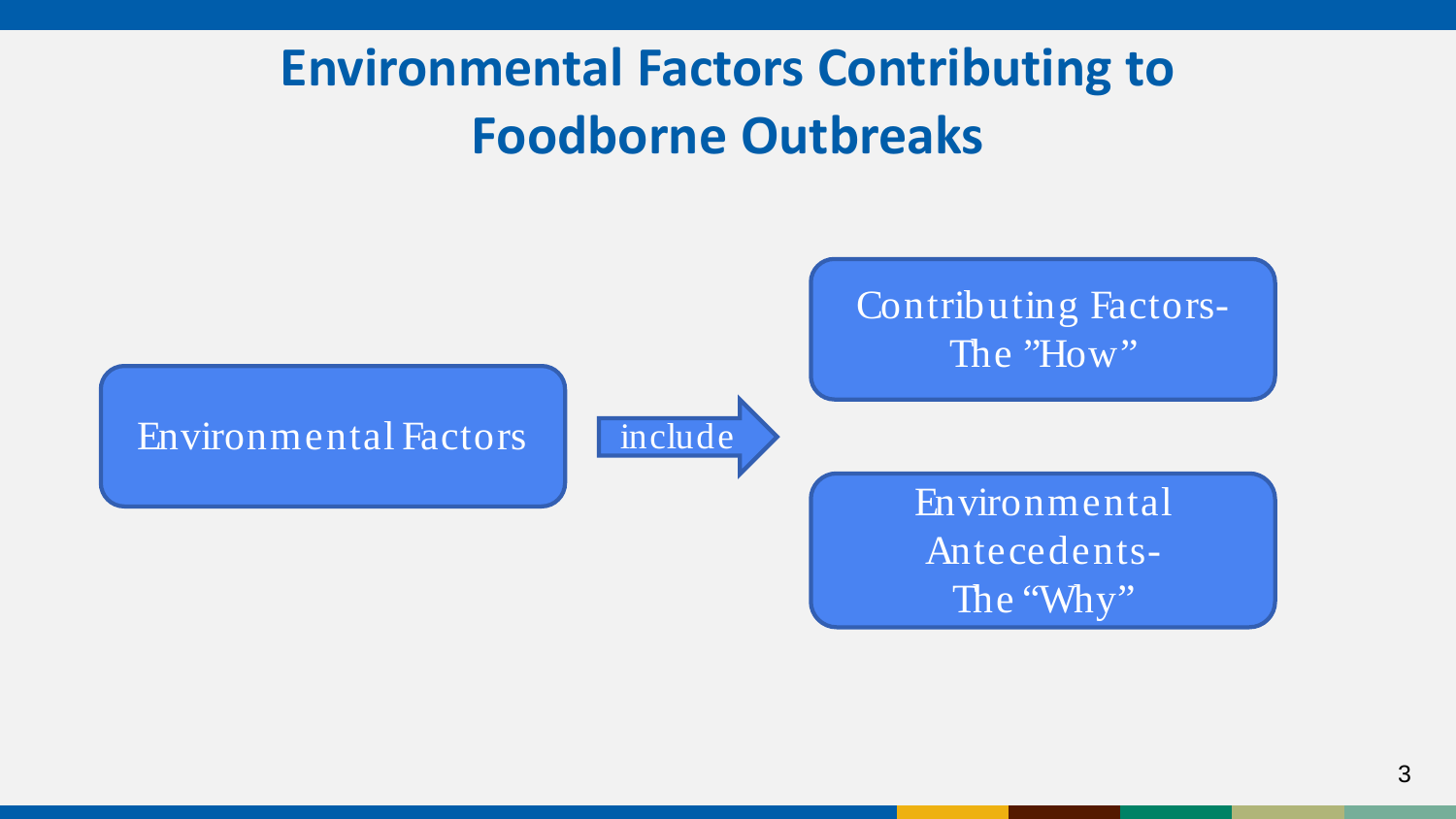# **Environmental Factors Contributing to Outbreaks**

#### Contributing Factors

#### **Proliferation**

**Contamination** 

ingredients

• Contact by an

• Crosscontamination of

infectious/ill worker

- Improper cold holding due to malfunctioning equipment
- Improper cold holding due to improper procedure

#### **Survival**

- Insufficient time/temp during reheating
- Insufficient time/temp during freezing

| <b>Environmental</b> |  |                    |
|----------------------|--|--------------------|
| <b>Antecedents</b>   |  |                    |
| • People             |  | • Economics        |
|                      |  |                    |
| • Equipment          |  |                    |
|                      |  | • Processes • Food |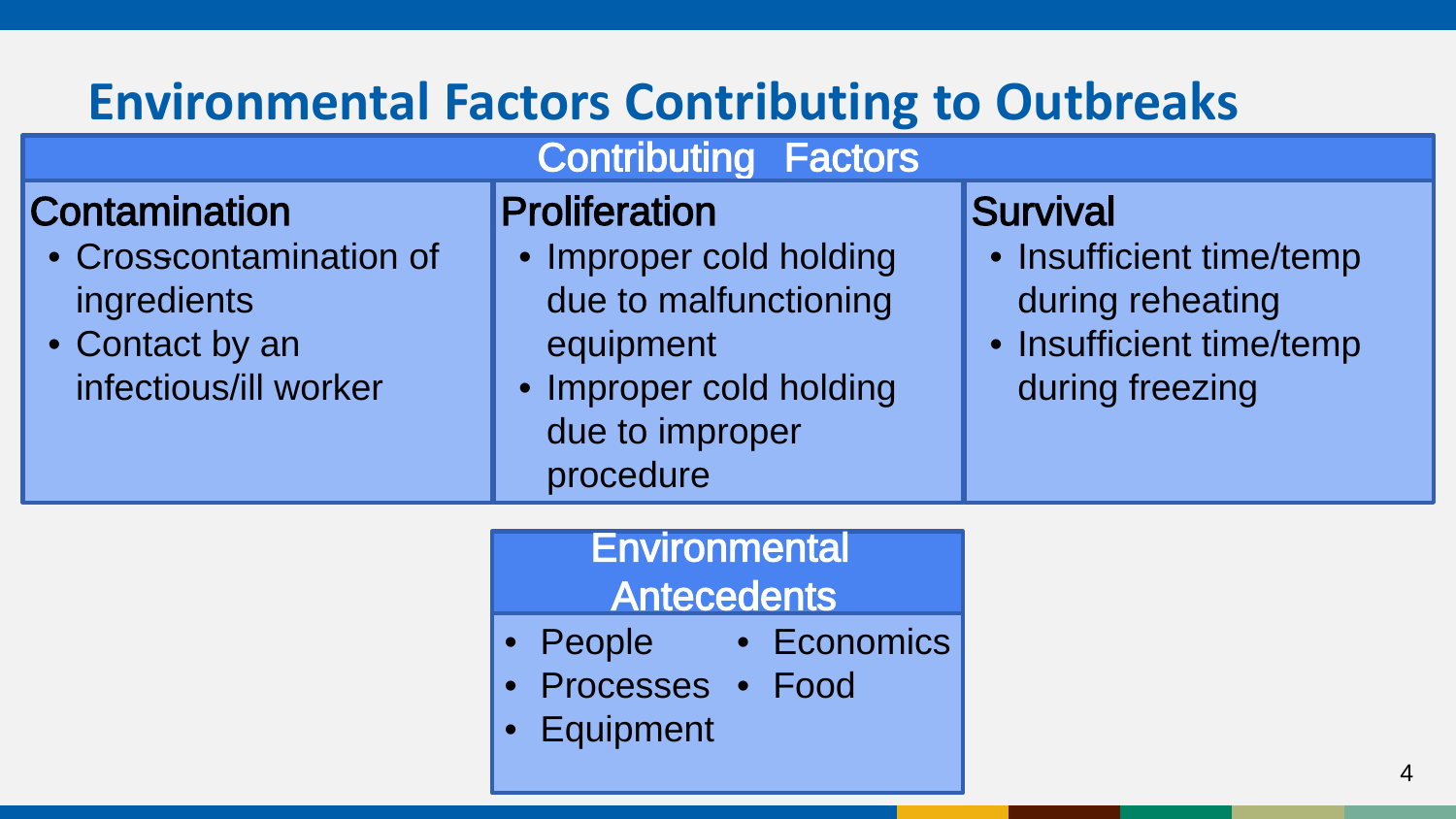## **Environmental Factors Contributing to Outbreaks**

**Outbreak** 

E. coloutbreak caused by salads eaten at a restaurant

**Contributing Factors** 

• Cross contamination - Worker used same utensils on raw ground beef and salads

**Environmental Antecedents** 

- Worker was in a hurry
- Worker had not been trained on avoiding cross contamination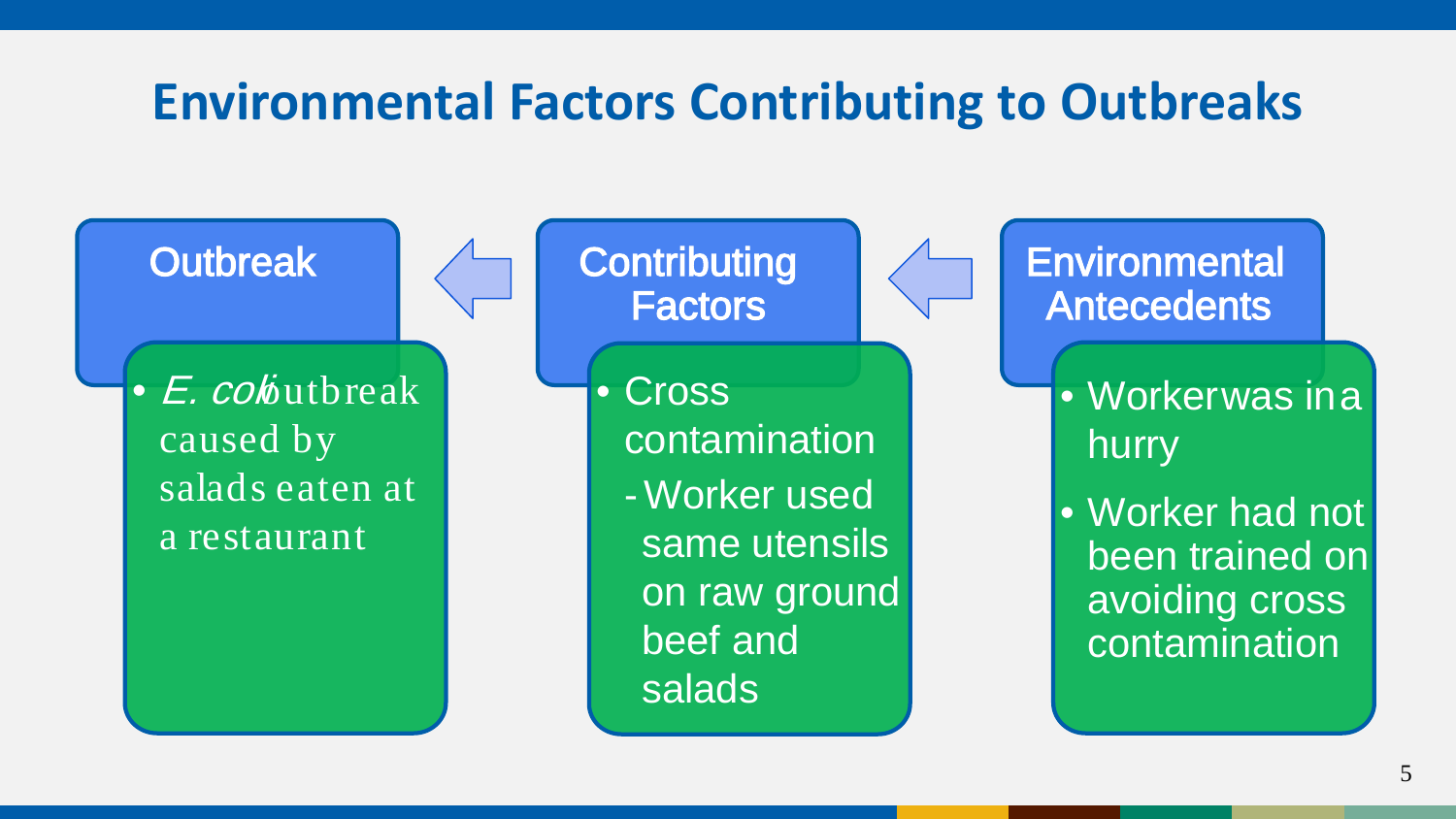#### **Outbreak Environmental Assessments**

Describe how the environment contributes to the introduction and transmission of illness agents

Are conducted by environmental health program staff

Involve a thorough review of the processes and practices used with suspected food items

Are guided by known information about the outbreak (e.g., agent)

May include food flows, staff interviews, observations of food preparation, sampling

Generate recommendations for intervention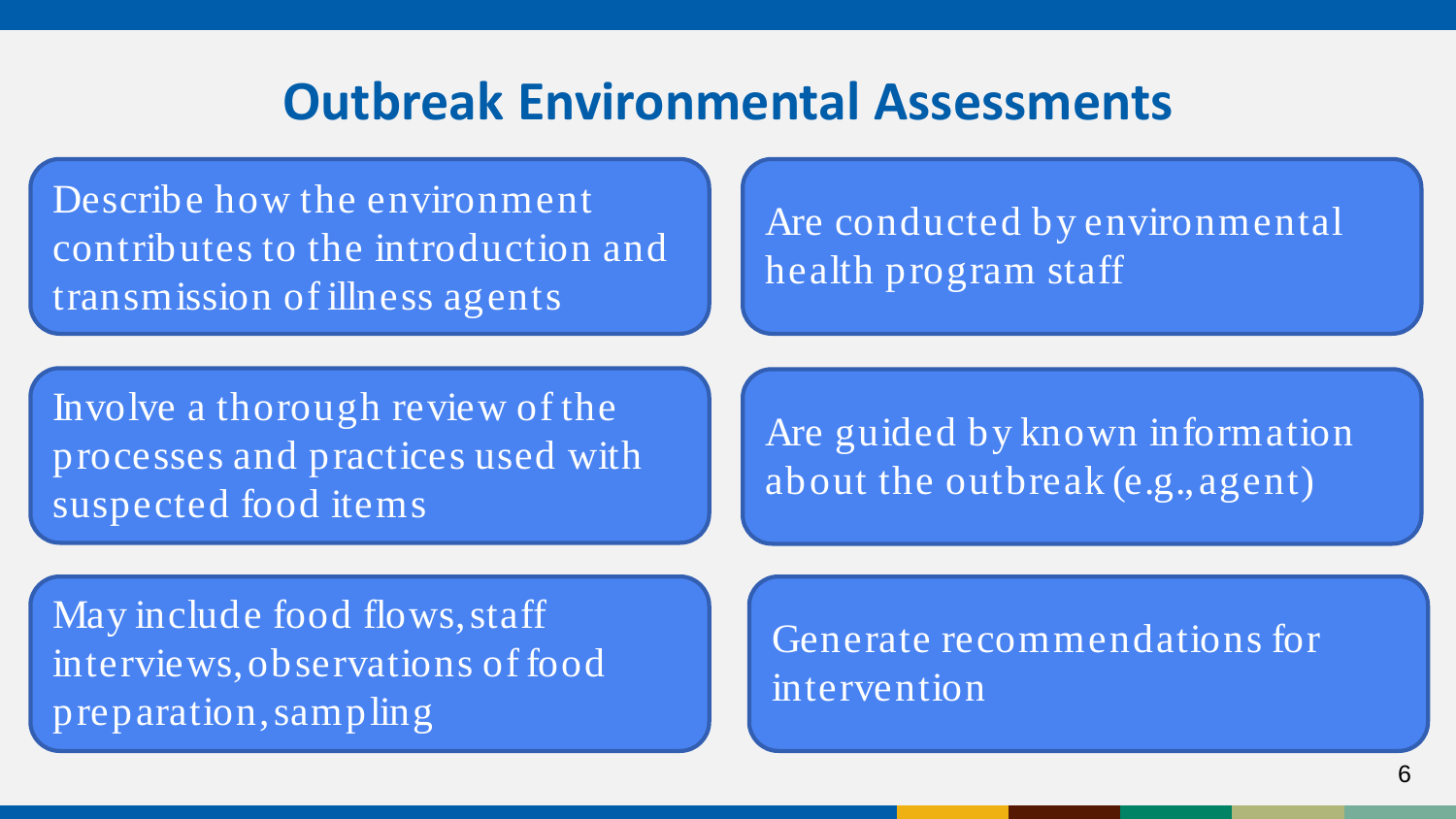# **The Need to Improve Reporting of Environmental Assessment Data**

- **Environmental assessment data are key to:**
	- Understand how and why outbreaks occur
	- Develop appropriate guidelines, policies and practices
	- Prevent future outbreaks
- **Engage food safety officials responsible for conducting environmental assessments**
- **Limited environmental assessment data reported at a national level** <sup>7</sup>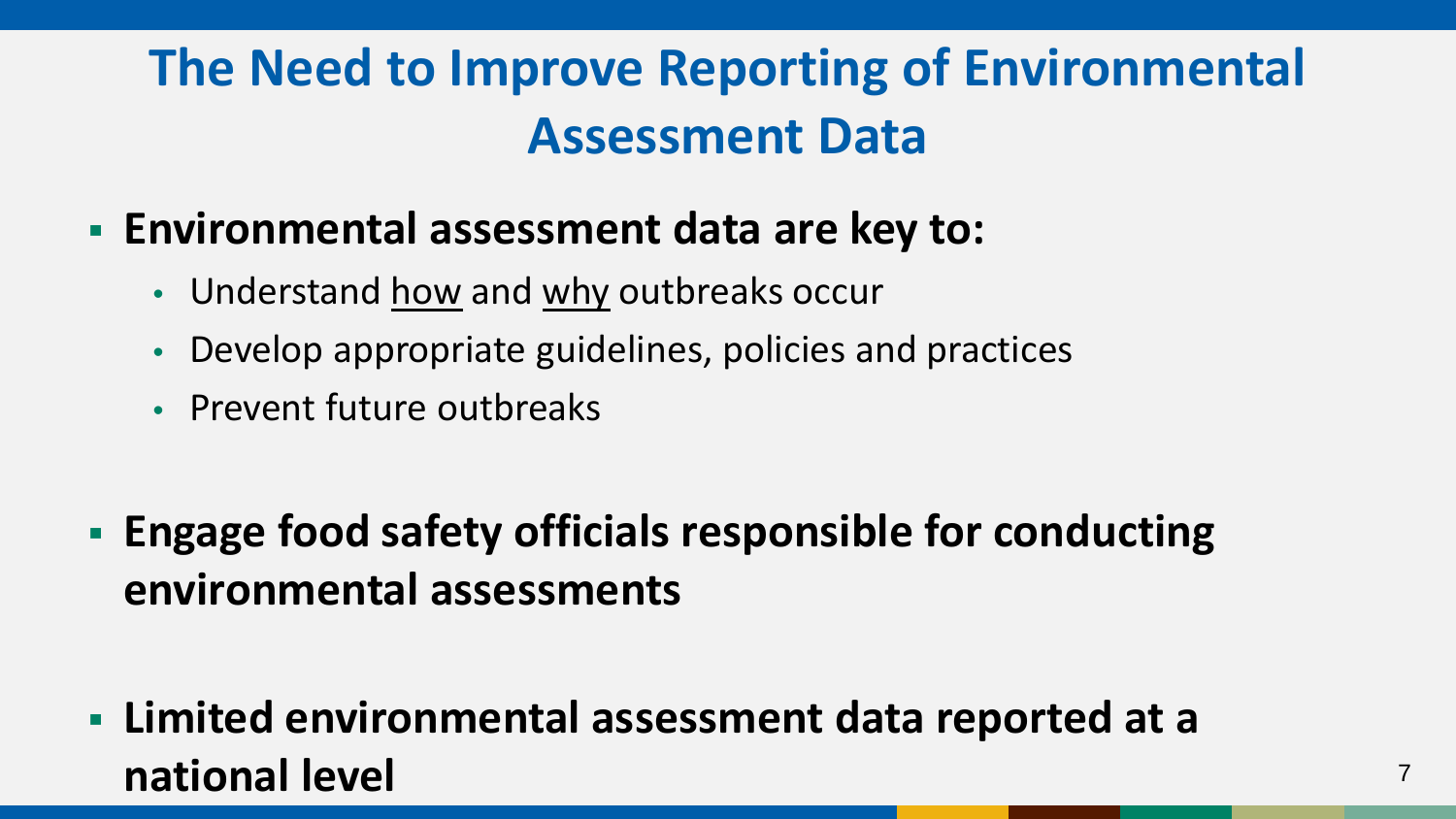## **Environmental Assessment Training Series (EATS)**

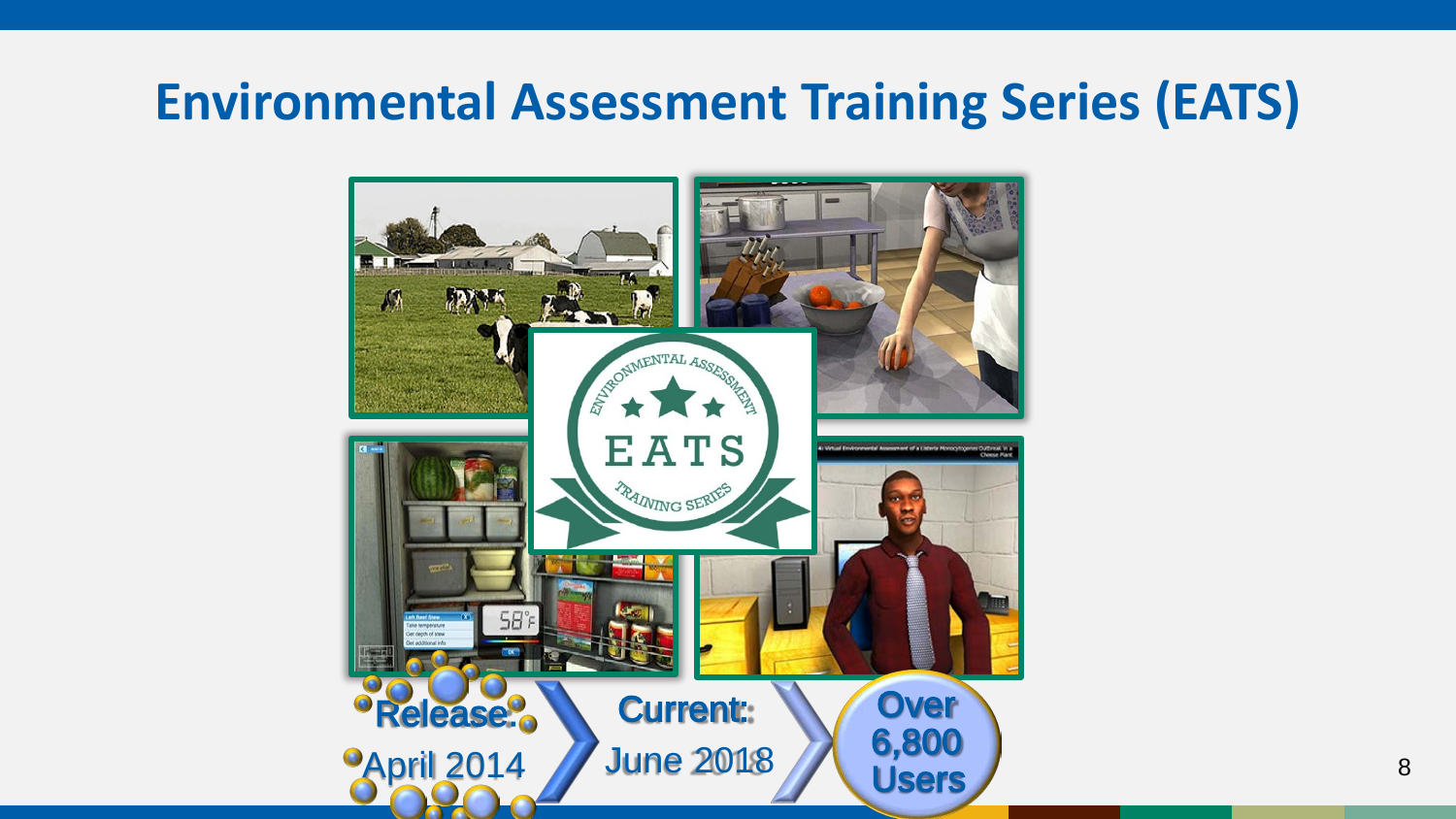# **Support of Environmental Assessments at the State and Local level**

#### **Development and launch of environmental assessment training**

- Designed to improve environmental health programs' competency in conducting environmental assessments during outbreaks
- Over 6,800 people from federal, state, local government agencies have registered for the training
- **Filter-Lines** Free, web-based, interactive, self-paced
- CEUs are available
- Participants are showing a 25 percentage point increase in pre to post test scores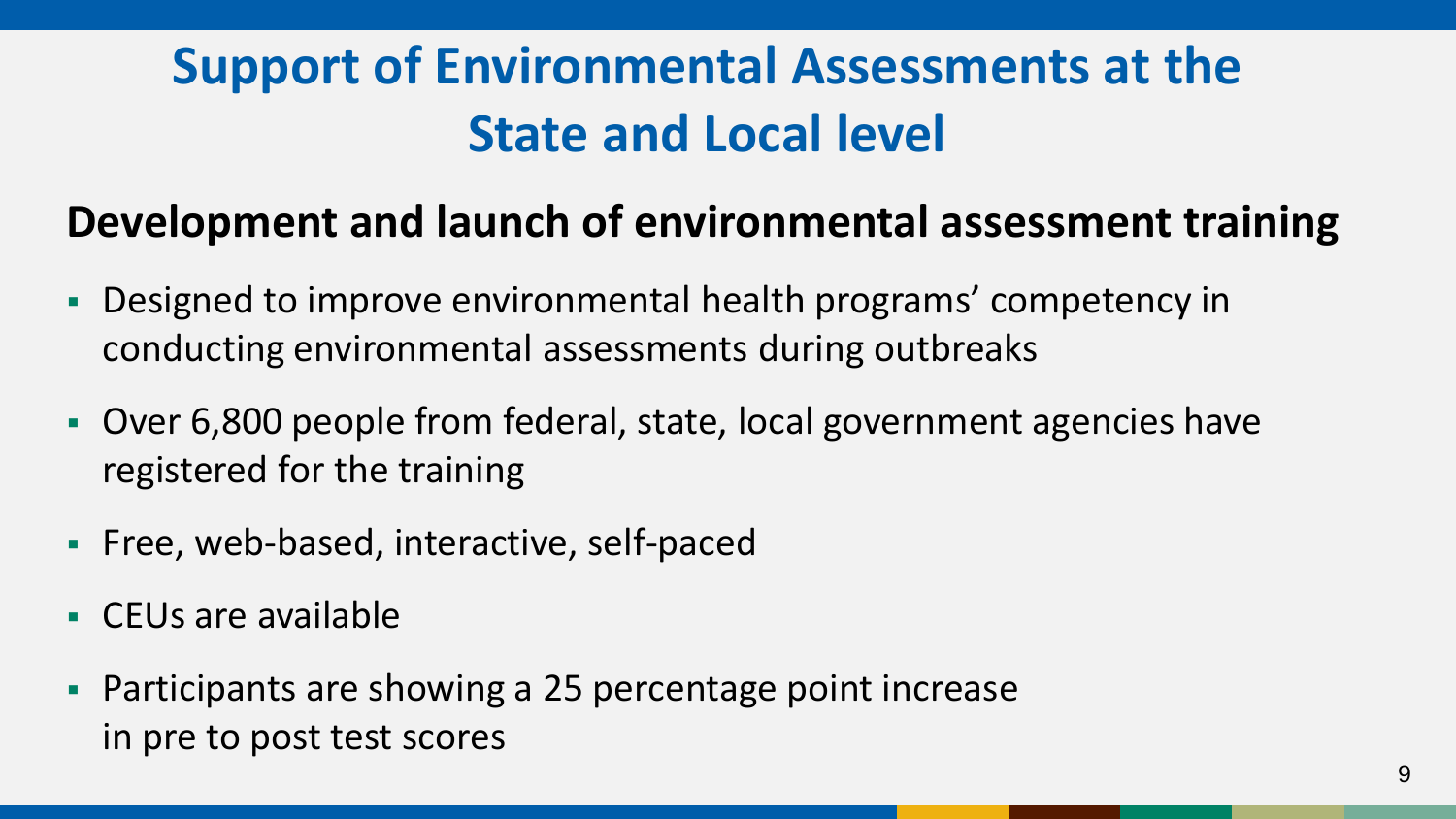## **Environmental Assessment Training**

#### **Module 1: Foundation Skills**

- Lesson 1: Your Assignment
- Lesson 2: Overview of Foodborne Illness Outbreak Environmental Assessments
- Lesson 3: Effective Interviewing Skills
- Lesson 4: Observation and Records Review
- Lesson 5: Environmental Sampling
- Lesson 6: Critical Thinking Skills
- Lesson 7: Organizing Assessment Information
- Lesson 8: Control Strategies and Conducting Actions 10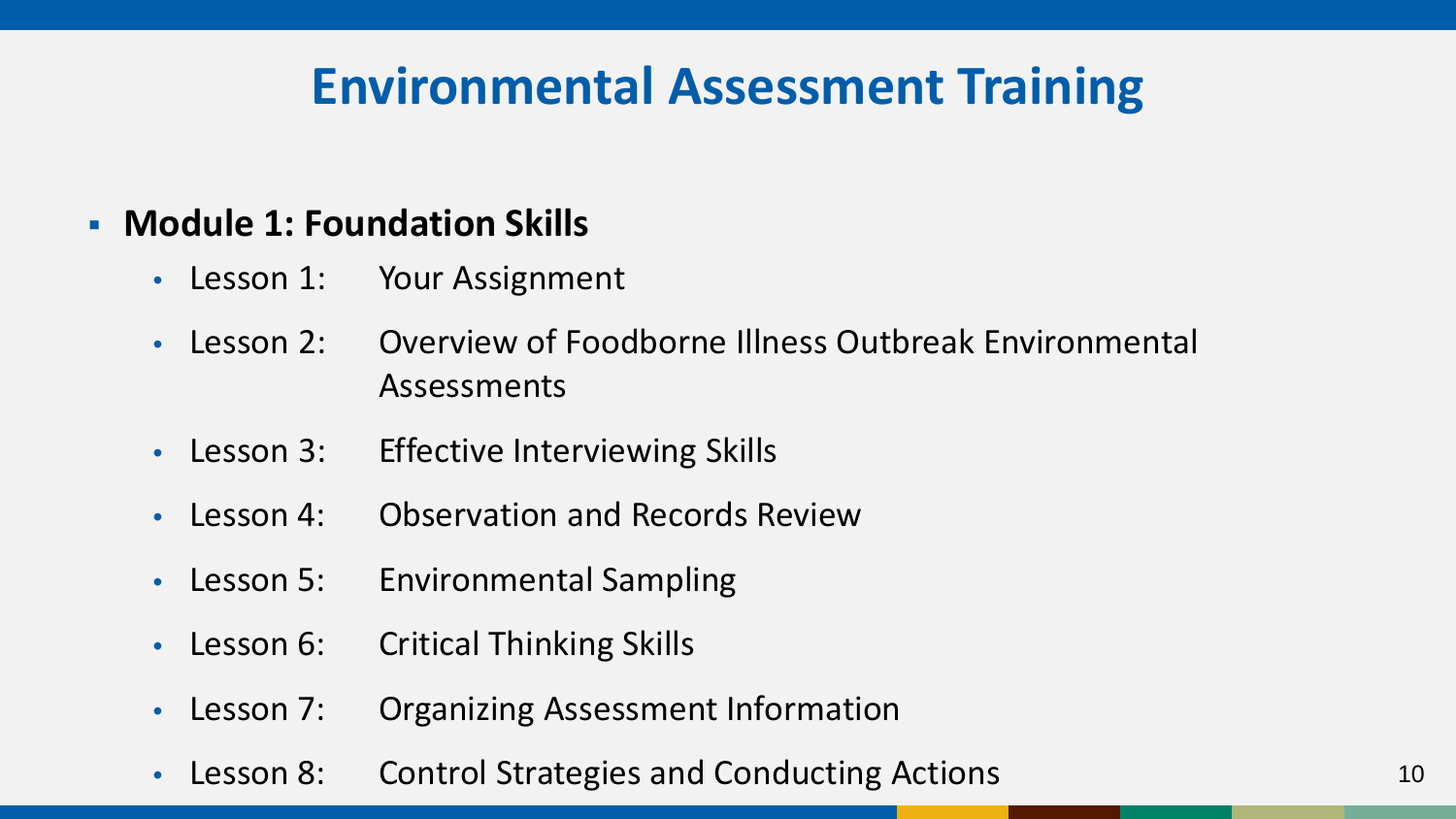## **Environmental Assessment Training**

#### **Module 2: Skill Building**

- Lesson 1: Guided walkthrough of an environmental assessment for a fictitious C. perfringens outbreak linked to a private school cafeteria
- Lesson 2: Virtual environmental assessment of a fictitious Salmonella Enteriditis and Salmonella Pomona outbreak linked to a local catering establishment
- Lesson 3: Guided walkthrough of an environmental assessment for a fictitious E. coli O157:H7 outbreak linked to a grower and distributor of organic herbs
- Lesson 4: Virtual environmental assessment of a fictitious Listeria outbreak in a cheese plant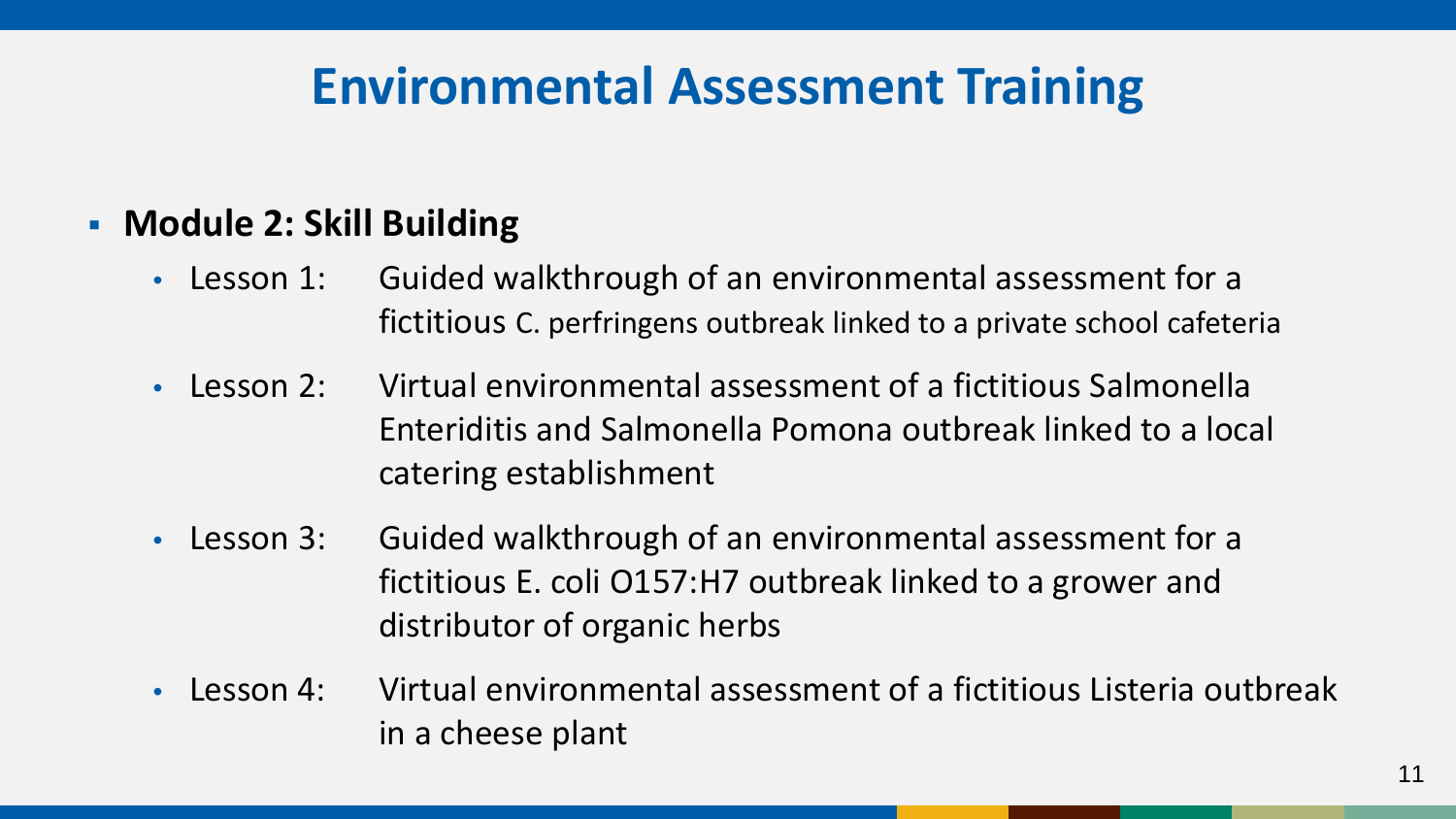### **Food Defense Module**

#### **Module 3: Food Defense**

- Lesson 1: Overview of food defense concepts cafeteria
- Lesson 2: Overview of food defense planning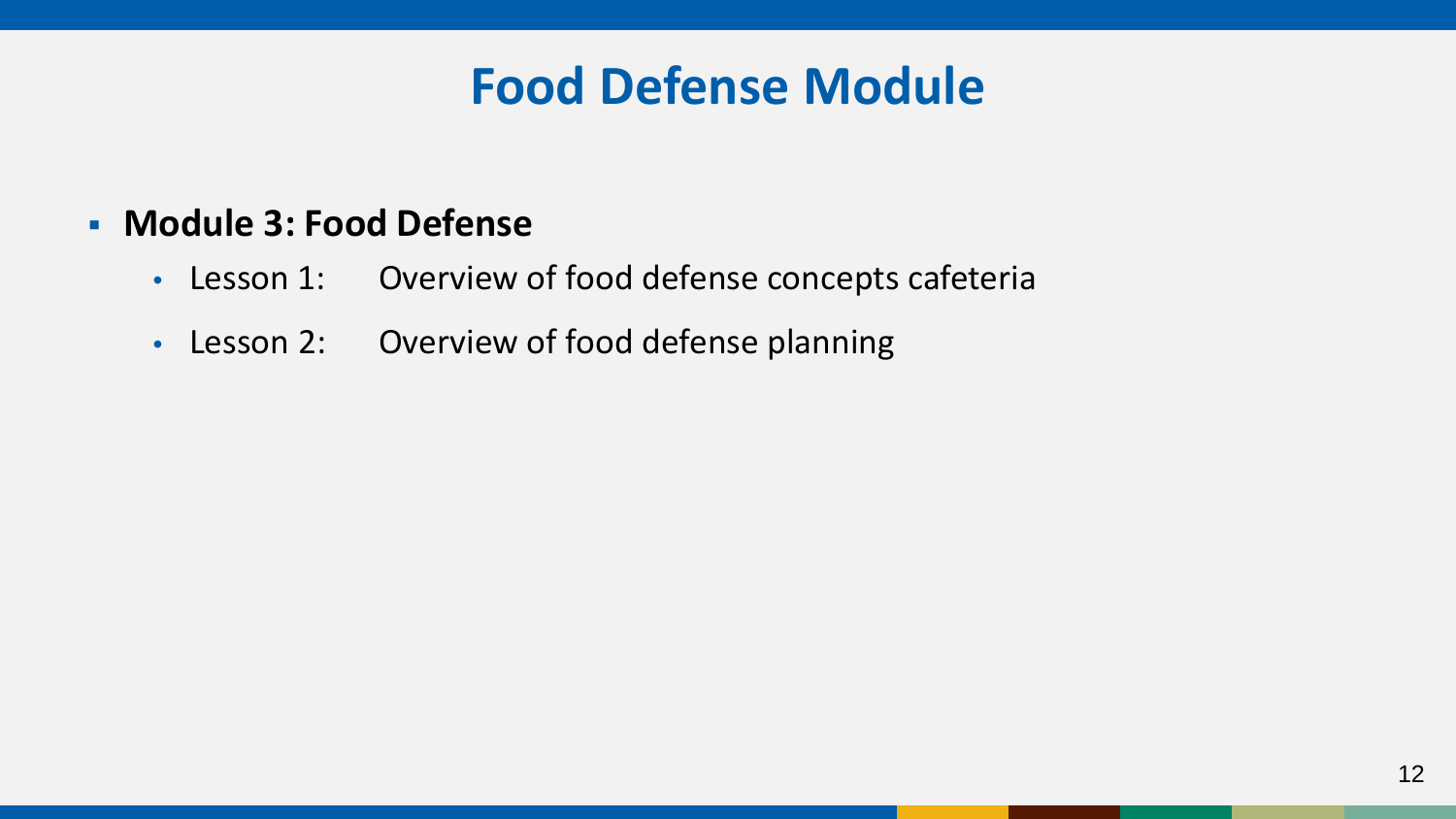# **Collection and Analysis of Environmental Assessment Data at the National Level**

**Development and launch of the National Environmental Assessment Reporting System (NEARS)**

- **Companion surveillance system to the National Outbreak Reporting System (NORS)**
- **Repository for state and local programs to report data collected from their environmental assessments**
- **29 state and local agencies are currently registered to begin reporting data into NEARS**

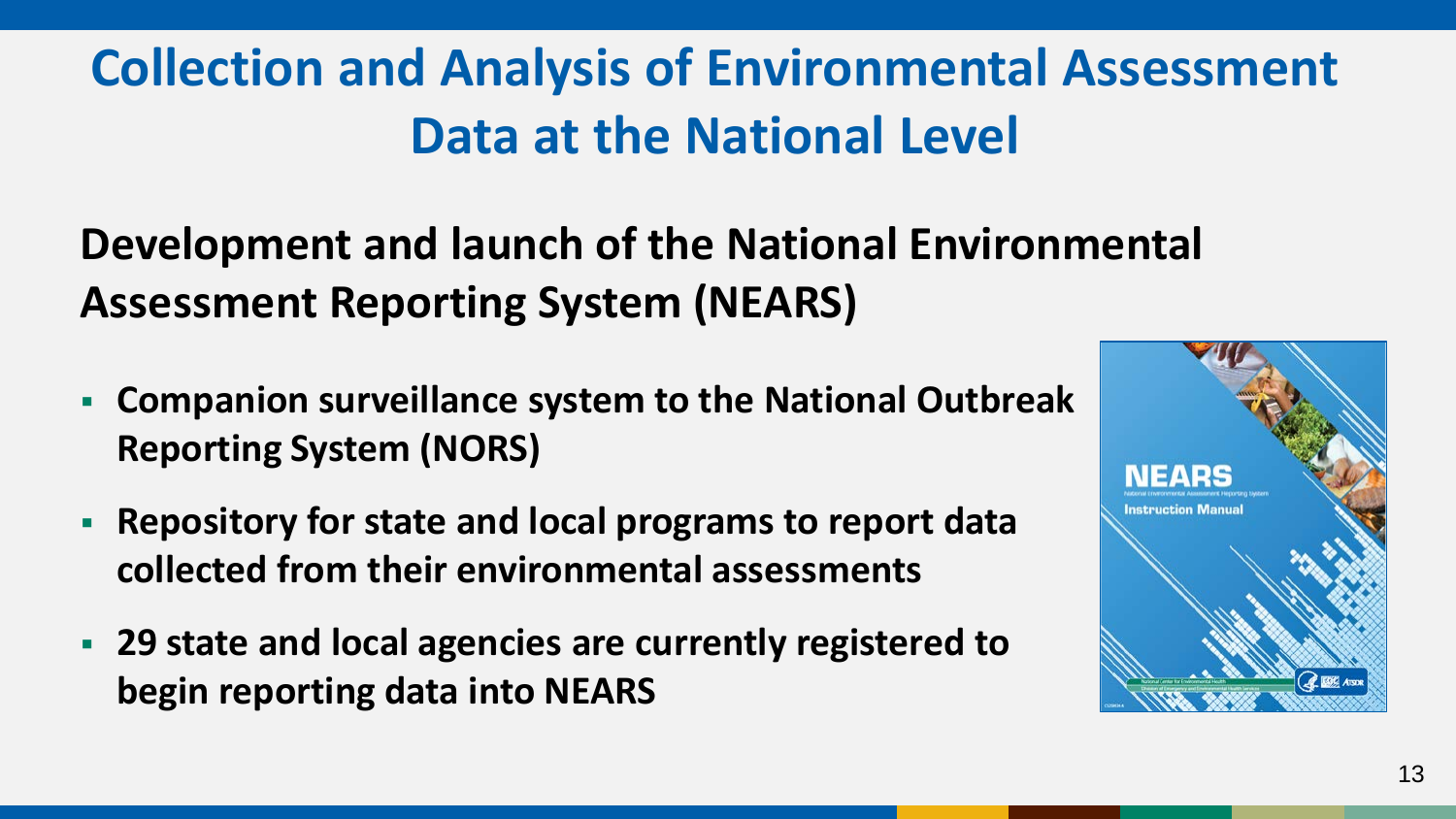# **Collection and Analysis of Environmental Assessment Data at the National Level**

#### **Programs report data into NEARS on:**

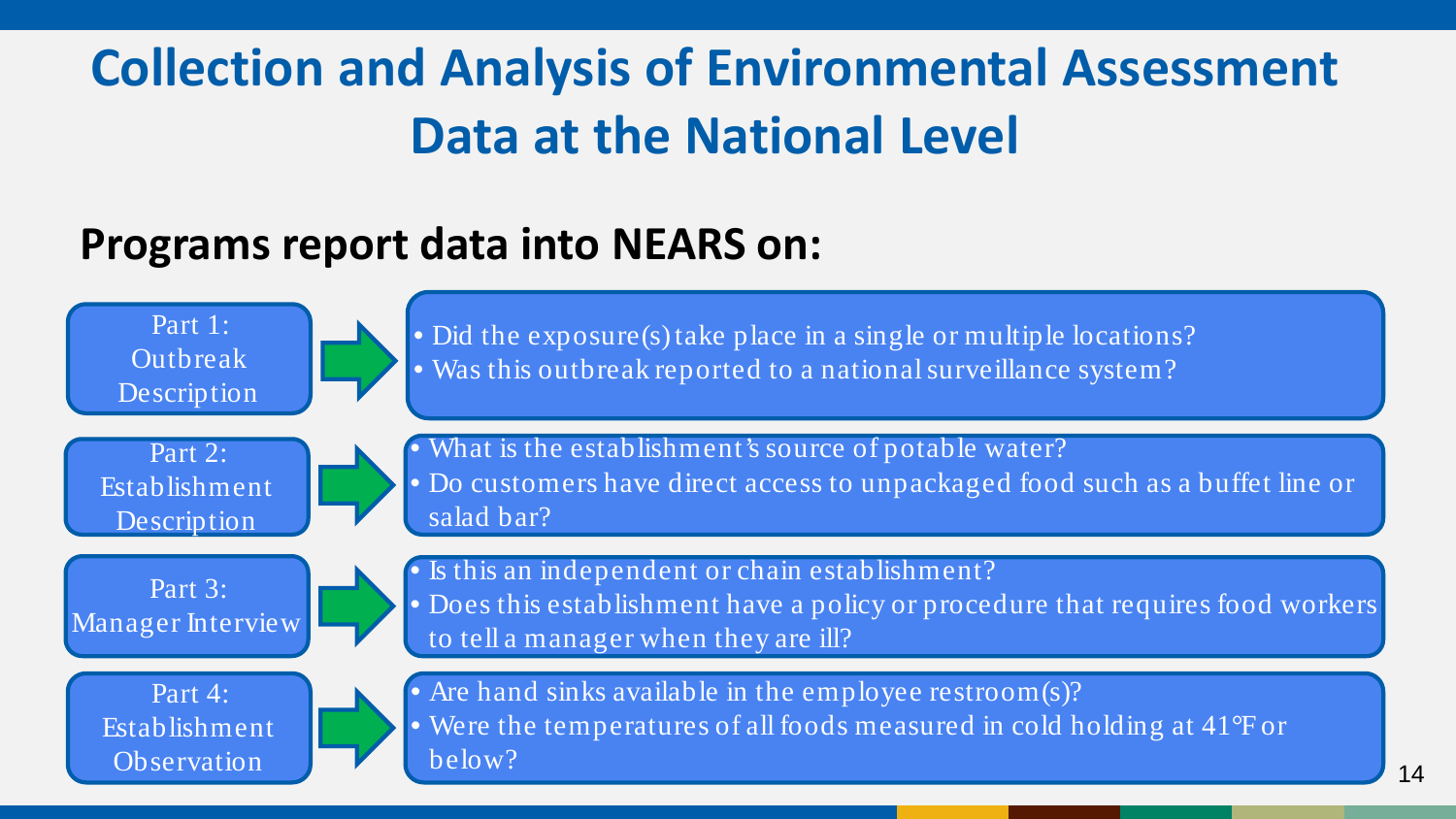# **Collection and Analysis of Environmental Assessment Data at the National Level**

#### **Programs report data into NEARS on:**

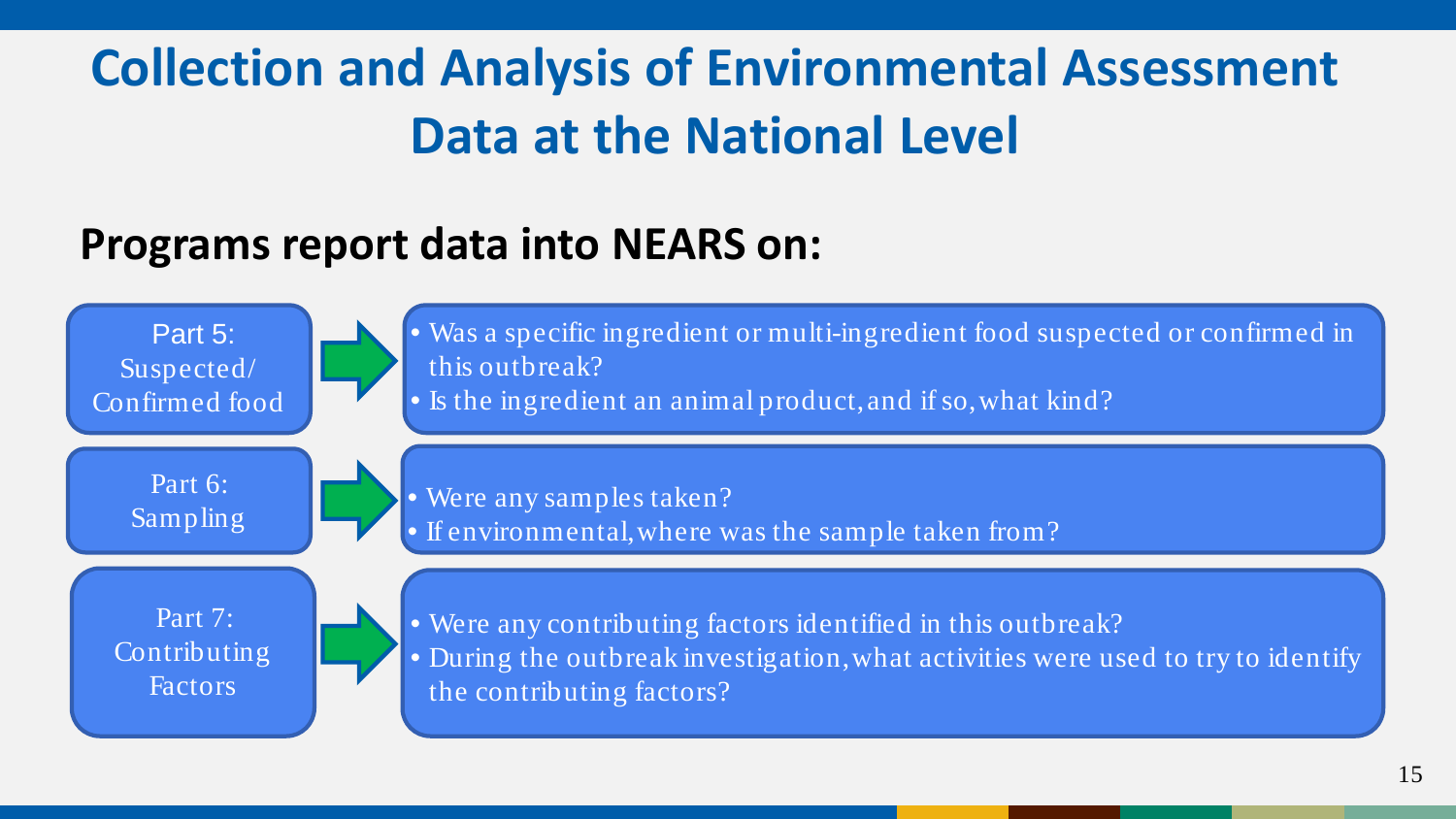#### **Short-term Benefits of NEARS Participation**

Annual report from CDC summarizing your NEARSdata

> \*Complements FDA Standard 5 Requirements

Collaboration/ communication with other states/localities participating in **NEARS** 

Potential scientific publication opportunities

Ability to document and track foodborne outbreak response data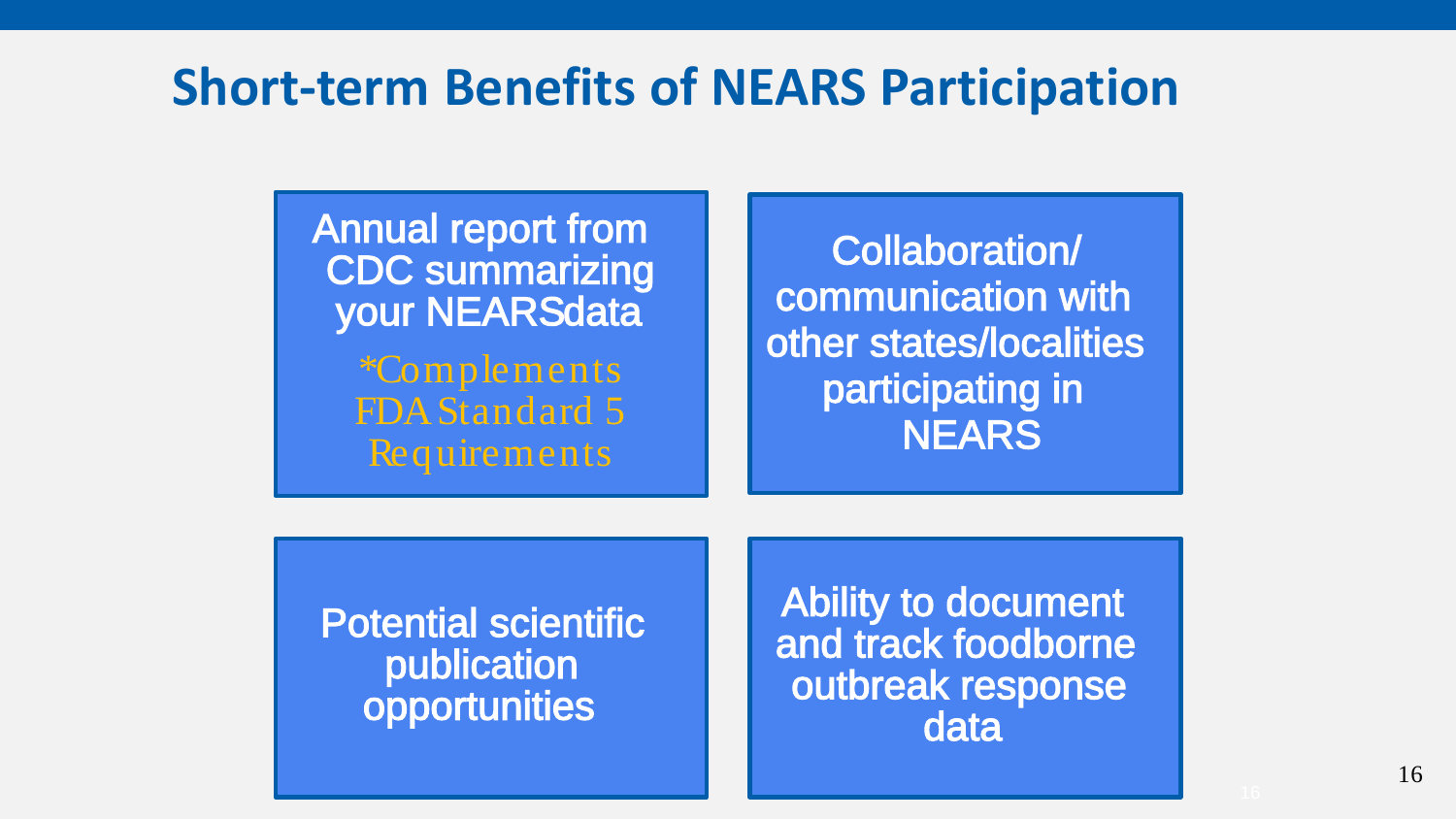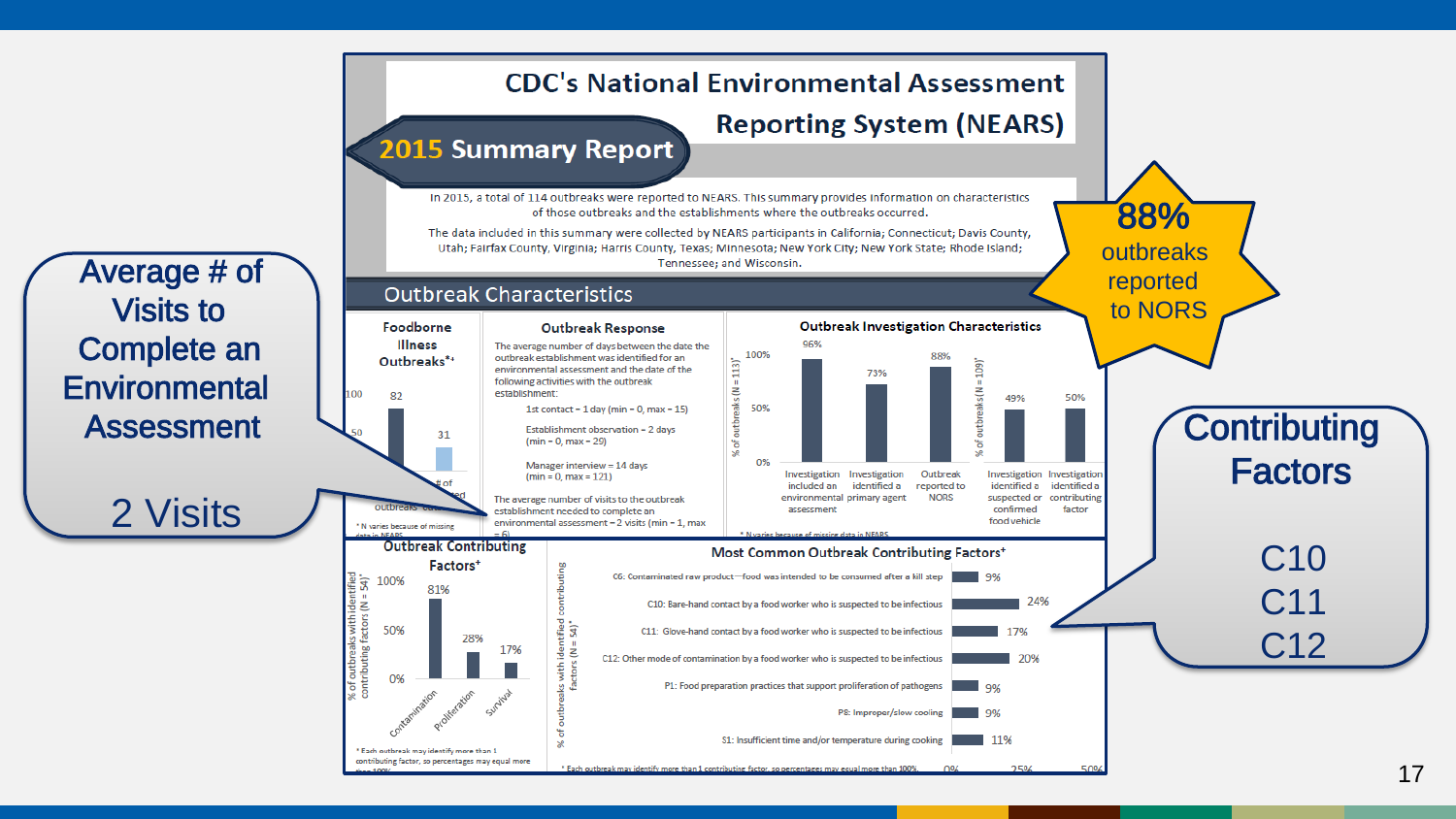#### **Long-term Benefits of NEARS Participation**

Data to improve foodborne outbreak response

> What investigation characteristics lead to identification of environmental factors?

Do worker interviews make contributing factor identification more likely?

Data to improve retail food safety

> What environmental antecedents are linked with specific contributing factors?

Is lack of ill worker policies linked with workers working while ill?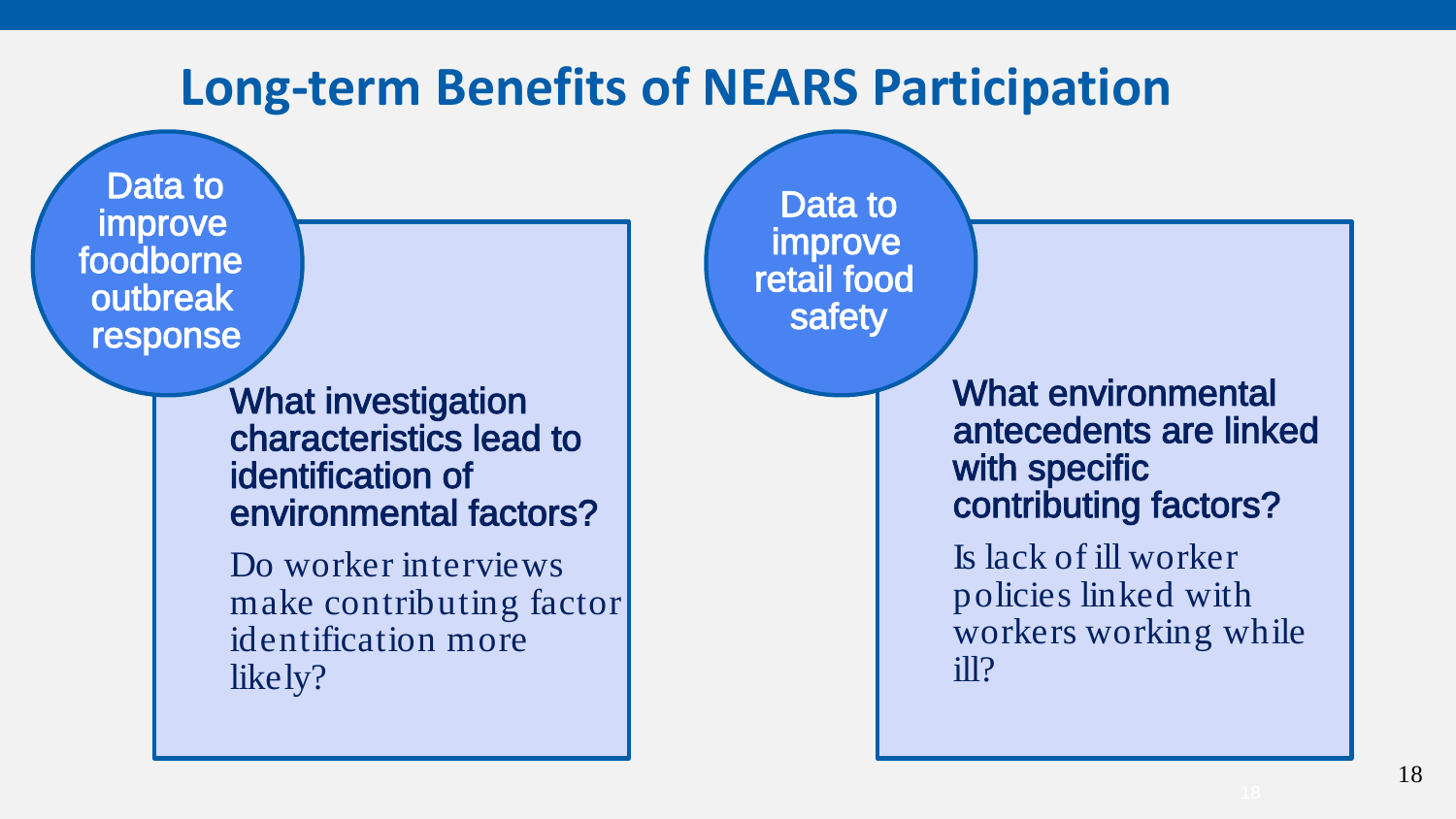#### **Summary**

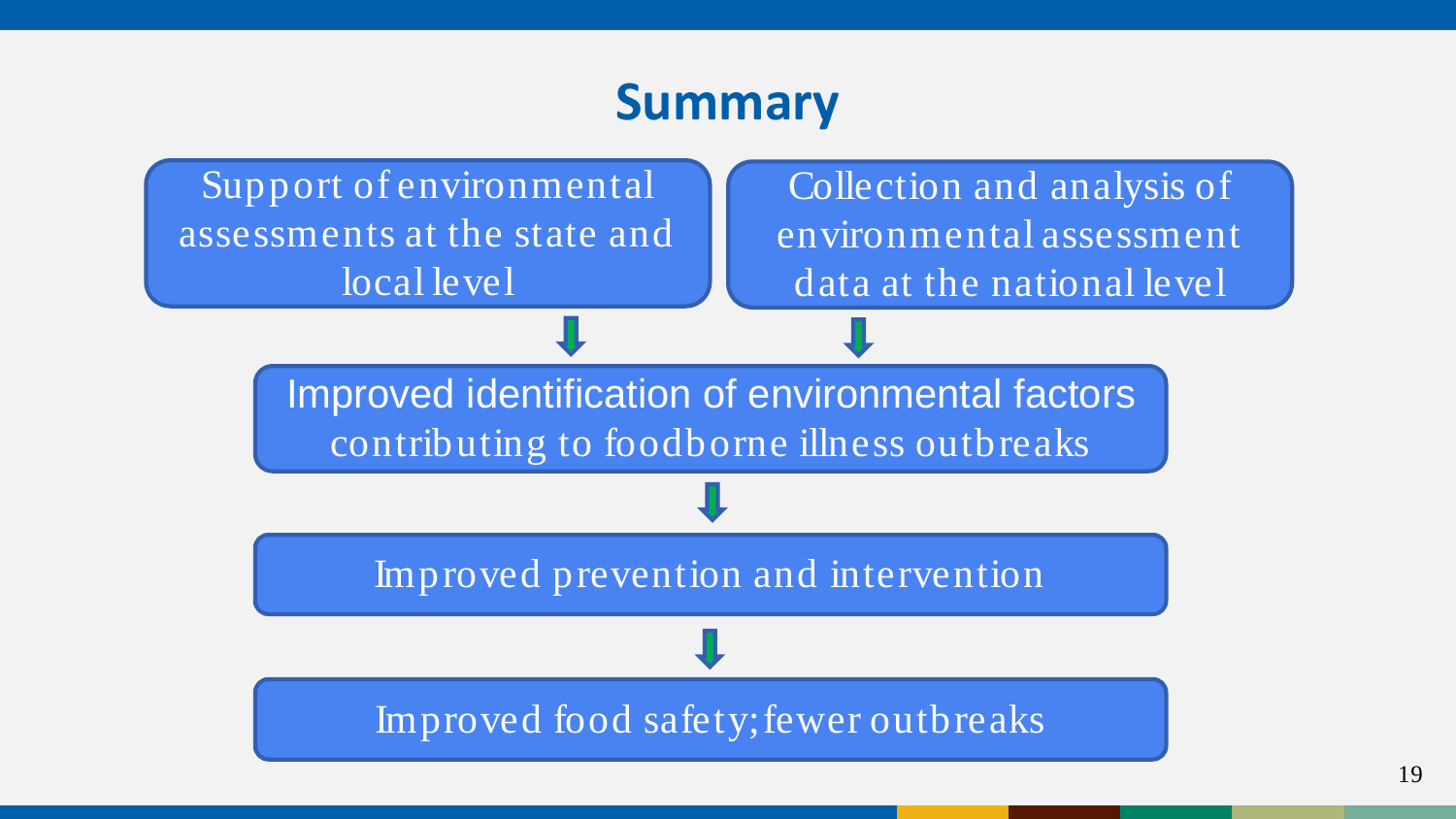# **Begin Reporting Environmental Assessment Data to NEARS**

- **Commit to conducting environmental assessments**
- **Complete NEARS Registration Form(s)**
	- State Notice and Acknowledgment of Local Participation
	- Notice of Participation Form
		- o <https://www.cdc.gov/nceh/ehs/nears/registration.htm>
- **Complete CDC's free online environmental assessment training**
	- [https://www.cdc.gov/nceh/ehs/elearn/ea\\_fio/index.htm](https://www.cdc.gov/nceh/ehs/elearn/ea_fio/index.htm) 20